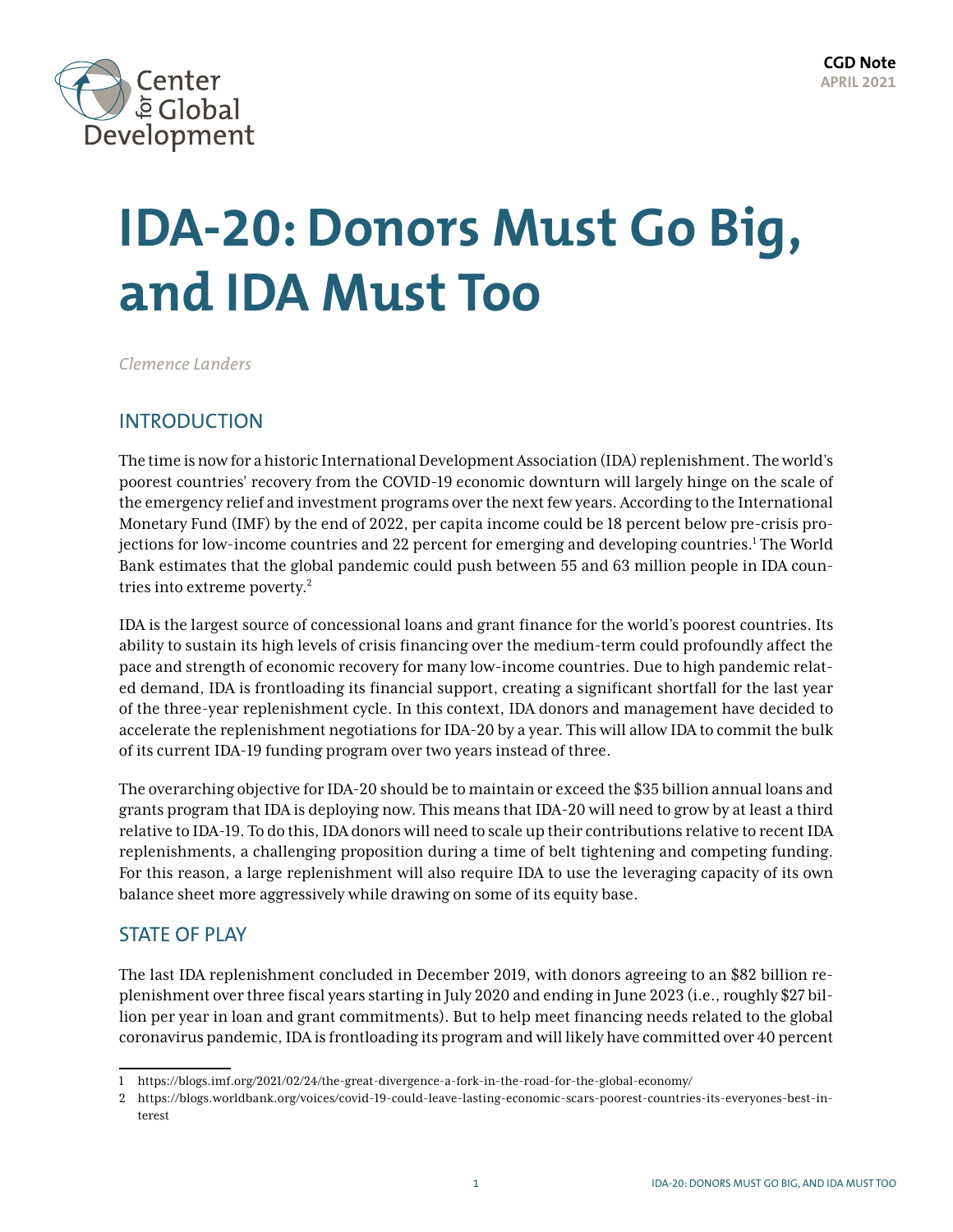of the total in the first year (ending in June 2021). IDA management's intent to commit an additional \$35 billion over the coming fiscal year (July 2021–June 2022) will deplete most of its IDA-19 envelope. As a result, donors and management are taking the unprecedented step of moving up the next replenishment by a year.

## FINANCING MODEL

IDA has historically operated primarily on a cash in, cash out basis, unlike the hard loan windows of the multilateral development banks (MDBs) whose funding models more closely resemble those of commercial financial institutions. In practice, this has meant that IDA needs to be recapitalized ("replenished" in MDB parlance) every three years by its donors.

In 2017, IDA introduced a hybrid financing model by issuing debt in commercial bond markets against its equity (i.e., outstanding loans) to supplement its other sources of finance. The bulk of IDA's program now comes from a combination of donor grants, internal reflows from loans and, more recently, borrowing (from both markets and bilateral donors in the form of concessional partner loans).



**Estimated IDA-19 Sources of Finance** 

This has made IDA's financial model more efficient while supporting significantly larger replenishments: IDA increased its program by close to 50 percent from IDA-17 to IDA-18 despite a slight decline in donor grant financing.<sup>3</sup> IDA was able to generate additional concessional loans by blending market issuances with donor funds, leading to a larger level of concessional loans and grants.

While IDA borrowing has proven to be a critical source of leverage it remains conservative. Prior to introducing market borrowing in IDA-18, IDA deployed a significant portion of its donor grant contributions as concessional loans which allowed it to build around \$175 billion in equity. As a result, IDA has more equity than any other MDB, including the IBRD. But IDA has currently a modest \$16 billion in capital market debt outstanding, less than 10 percent of its equity base. In contrast, IBRD has over \$250 billion in market debt outstanding or six times its equity base. IBRD can leverage significantly more than IDA because it benefits from callable capital from its shareholders and a higher credit quality loan portfolio than IDA. But IDA's prudential ratio show it can stretch further to help meet the urgent and expansive needs of its clients during this historic crisis.

### PROPOSAL

The overarching financial objective for IDA-20 should be to at least maintain, but preferably exceed, a \$35 billion annual program (for a total of \$105 billion) while also meeting the grant and concessional financing needs of its client countries. A total replenishment envelope of \$105 billion would be the largest in IDA's history, amounting to roughly 4 percent of IDA countries' GDP. It would equate to a near 30 percent increase in the overall IDA-20 package relative to IDA-19. And it would require IDA and donors alike to step up.

<sup>3</sup> [http://documents1.worldbank.org/curated/en/348661486654455091/pdf/112728-correct-file-PUBLIC-Rpt-from-EDs-Addi](http://documents1.worldbank.org/curated/en/348661486654455091/pdf/112728-correct-file-PUBLIC-Rpt-from-EDs-Additions-to-IDA-Resources-2-9-17-For-Disclosure.pdf)[tions-to-IDA-Resources-2–9-17-For-Disclosure.pdf](http://documents1.worldbank.org/curated/en/348661486654455091/pdf/112728-correct-file-PUBLIC-Rpt-from-EDs-Additions-to-IDA-Resources-2-9-17-For-Disclosure.pdf)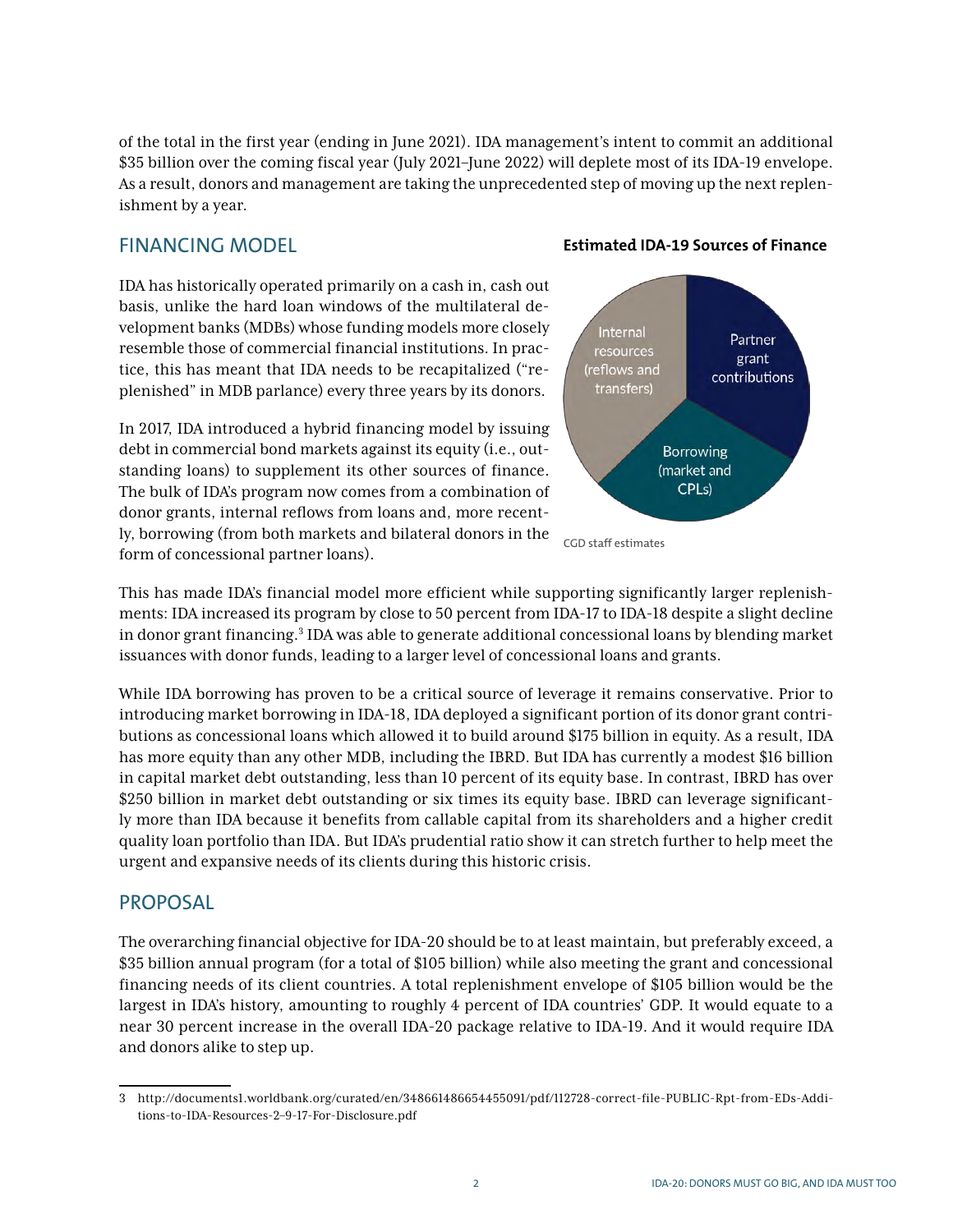#### **How would this work?**

**IDA should set an ambitious but realistic donor fundraising target.** The most well-trodden path to growing IDA is through an increase in partner contributions. But in the context of tightening donor envelopes and competing demands on donor resources, a 30 percent increase in total donor contributions is likely a political non-starter. Complicating the fundraising picture is that donors need to meet their IDA-19 pledges in full while starting a new IDA cycle a year early, which raises the specter of a "double IDA payment" first year one of IDA-20.4

Most notably, the United Kingdom—IDA's single largest donor for the past several cy-

cles—will be significantly constrained by the recent 30 percent cut in its overseas development assistance budget. For this reason, simply maintaining a flat overall donor funding level in IDA-20 may prove to be an ambitious target.

At the same time, a 15 percent increase could be doable if the United States decides to go up. For the United States, a 15 percent increase would bring its total IDA-20 commitment to around \$3.5 billion, a level still below its high-water mark of around \$3.9 billion under the Obama administration but likely enough to restore the U.S. to the position as top IDA donor. However, factoring in the double payment to IDA-19 and IDA-20 in year one, the total U.S. contribution over the IDA-20 period would be closer to \$4.5 billion (or a 50 percent increase over the last three-year period). While a heavy lift, a large U.S. contribution

could motivate other shareholders to stretch their financing. To get total donations over the 15 percent growth mark, IDA would need to secure a large increase from China (over the past couple of cycles China has doubled its grant contribution to IDA), alongside a 15 percent average increase from a combination of Japan, major European donors and Canada.

**IDA should significantly expand its market borrowing program.** IDA currently has \$174.8 billion in equity and around \$16.5 billion in outstanding market debt. IDA's financial indicators show that IDA has significant room to grow before breaching its prudential limits. IDA's main measure of capital adequacy is Deployable Strategic Capital (DSC) which is the capital available to support future commitments over and above the current portfolio.<sup>5</sup> IDA's DSC ratio (i.e., DSC as a percentage of equity)

| Sources of<br><b>Finance</b>        | Donor De-<br>crease (15<br>percent) | <b>Donor Flat</b> | Donor In-<br>$\overline{\text{crease } (15)}$<br>percent) |
|-------------------------------------|-------------------------------------|-------------------|-----------------------------------------------------------|
| Partner<br>Grant Con-<br>tributions | 20                                  | 23.5              | 27                                                        |
| <b>MDRI</b>                         | 3.9                                 | 3.9               | 3.9                                                       |
| Internal<br>Resources*              | 32                                  | 32                | 32                                                        |
| <b>Borrowing</b>                    | 45                                  | 45                | 45                                                        |
|                                     |                                     |                   |                                                           |

#### **Hypothetical IDA-20 Financing Ranges (\$B)**

CGD staff estimates

\*Internal resources includes reflows, carryforward from previous replenishment, investment in-come, and income transfers from other organizations

Total 100.9 104.4 107.9

#### **IDA-19 Top 10 Contributors in \$M**

| 1.  | UK          | 3,894 |
|-----|-------------|-------|
| 2.  | Japan       | 3,226 |
| 3.  | USA         | 3,004 |
| 4.  | Germany     | 1,812 |
| 5.  | France      | 1,631 |
| 6.  | China       | 1,200 |
| 7.  | Canada      | 1,112 |
| 8.  | Sweden      | 974   |
| 9.  | Netherlands | 945   |
| 10. | Italy       | 662   |

*Source:* IDA-19 Deputies Report

<sup>4</sup> Each donor has a different payment schedule for IDA. Some donors, including the U.S. pay their IDA contributions in three equal annual installments, while others opt to disburse their payments over a longer encashment period.

<sup>5</sup> DSC is the difference between Total Resources Available (i.e., IDA's equity plus accumulated provision for loan losses) minus Total Resources Required (the minimum capital required to cover losses under a downside scenario) minus a small Conservation Buffer.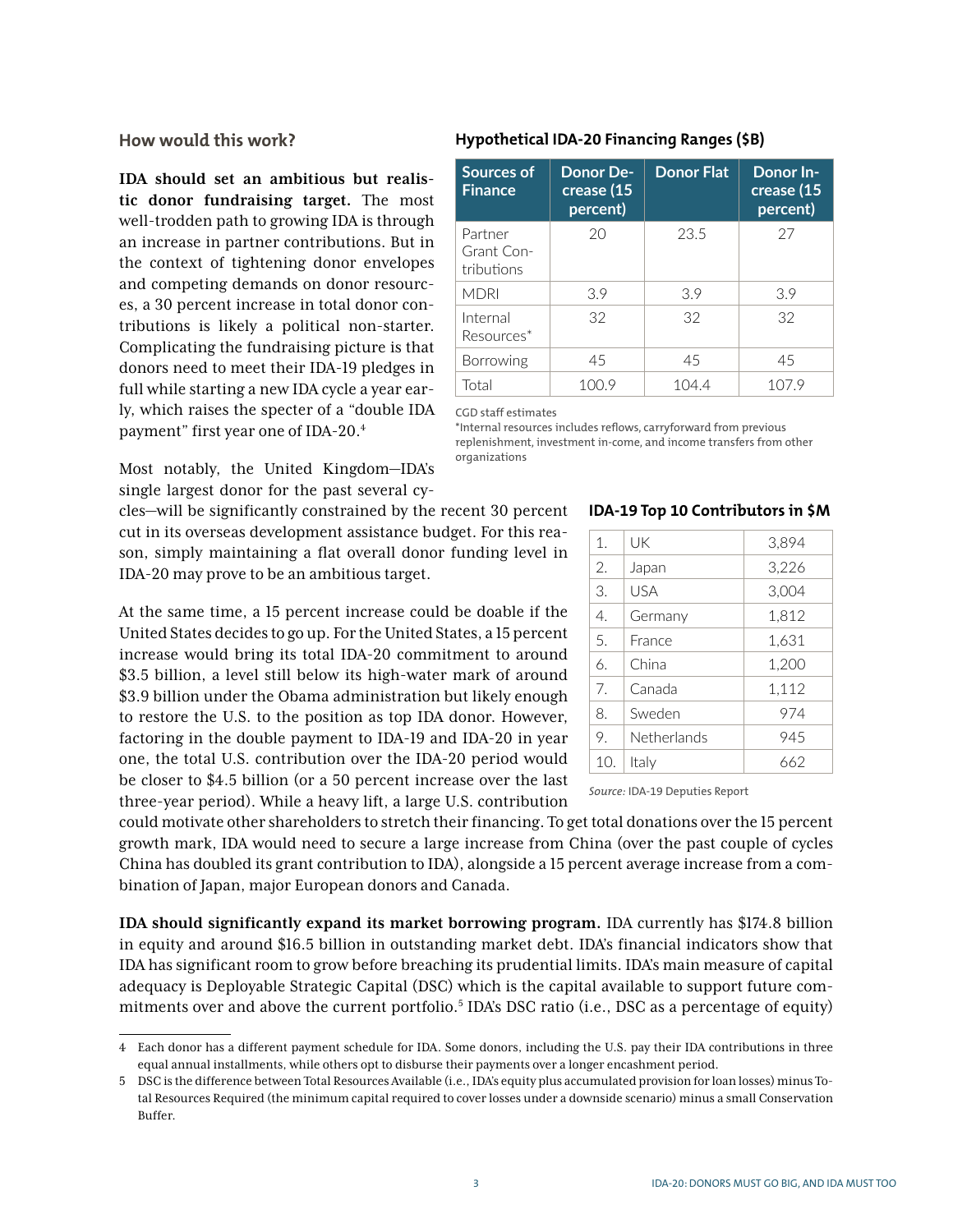must stay at or above 0 percent. In December 2020, IDA's DSC was \$62.7 billion, and the DSC ratio stood at 34.7 percent, at roughly the same levels since the model was introduced in 2017. $^6$  A \$45 billion borrowing program combined with a 15 percent increase in contributions could reduce IDA's DSC to an estimated \$33 billion or a DSC ratio of 17 percent above the 0 floor. (In contrast, the DSC could fall closer to 13 percent if donor contributions go down by 15 percent.)

IDA should also blend some of its equity with the debt proceeds so they can be on-lent on concessional terms. The benign interest rate environment also makes this financially attractive. IDA's cost of funds are at record lows, so the price of "*concessionalizing*" its market lending has also gone down to around 15–20 cents. Under this scenario, using equity to buy down around \$25 billion in market

debt would not reduce IDA's overall equity levels, but simply reduce the pace of its growth. Given the exigencies of crisis finance, this should be a tradeoff that shareholders are willing to embrace. Taking a long-term donor perspective, investing aggressively in IDA countries' recovery today should reduce the need for large IDA replenishments a decade from now. Questions about the longer-term sustainability of the financing mix and rebuilding DSC space should be left to IDA-21.

#### **Indicative Uses of IDA-20 Finance (\$B)**

| Non-Concessional   | 20  |
|--------------------|-----|
| Concessional Loans | 55  |
| Grants             | 33  |
| Total              | 108 |

CGD staff estimates

**In addition to surge capacity, IDA's hybrid financing model also gives IDA flexibility to allocate resources as needs evolve.** IDA could opt to allocate the funding envelope in any number of ways. Here's one possible scenario:

- Around \$33 billion in grant financing. By expanding sources of concessional financing (i.e., market borrowing and concessional loans), IDA could direct most of its donor financing and a small amount in reflows to cover grants. In IDA-19 total grant financing is around \$8–\$9 billion a year, or a quarter of IDA's annual program. The financing framework proposed here would allow IDA to scale up its grant financing to around \$11 billion a year if debt dynamics continue to deteriorate. In a previous [piece,](https://www.cgdev.org/blog/more-world-bank-borrowers-will-need-grants-not-loans-result-more-world-bank-donors-will-need) Scott Morris, Alysha Gardner and I estimate that in the extreme event that moderate-risk IDA countries shift to high risk, grant financing needs could account 38 percent of IDA funding. While this scenario remains unlikely, IDA could scale up its grant program to meet such a high outer-bound grant financing level (though it would require scaling back the concessional lending program by a concomitant amount.)
- Around \$55 billion in new concessional lending for IDA countries at low and moderate risk of debt distress. The concessional lending would be generated from reflows, debt and equity (i.e., future reflows) to buy down the terms.
- At least \$20 billion in IBRD priced lending. These funds could be allocated to blend countries or IDA-only countries with the capacity to take on more debt, as well as private sector projects through the Private Sector Window (PSW).

<sup>6</sup> <http://pubdocs.worldbank.org/en/937891613506271432/IDA-Financial-Statements-December-2020.pdf>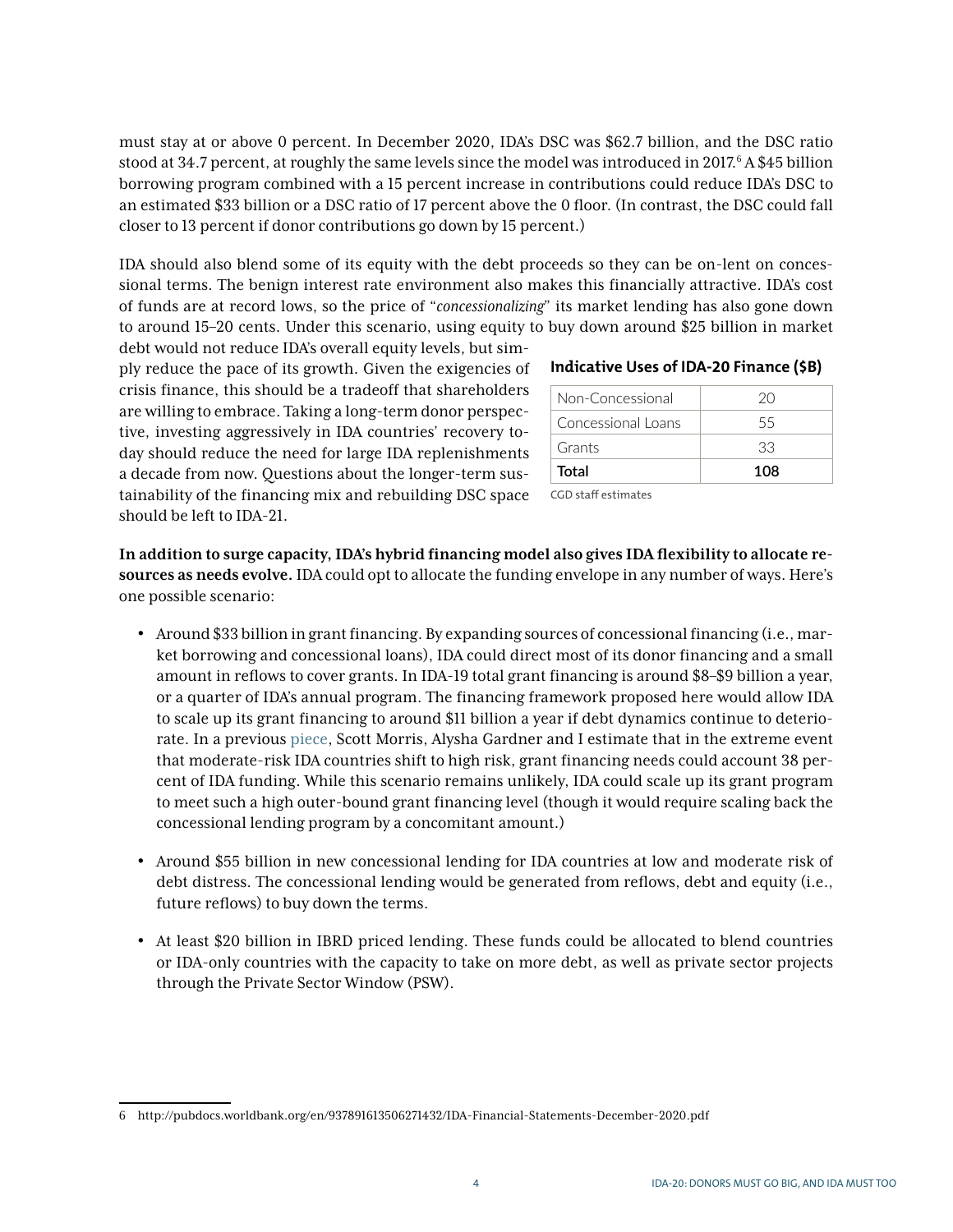# RISKS (AND HOW TO MITIGATE THEM)

**How will the rating agencies respond?** Some IDA stakeholders raise concerns about the prospective reactions of rating agencies—who rate IDA AAA—to an expansion in borrowing. But this seems overly cautious given that the DSC would still be well within prudential limits. Shareholder and IDA management could explain to the rating agencies that the increase in risk through lower DSC levels is part of a package alongside robust levels of donor contributions, a clear indication of the strong levels of shareholder support that IDA enjoys, a key metric in how some of the rating agencies evaluate IDA.

As a further cushion, IDA could consider asking its highly rated shareholders to issue an exceptional joint guarantee for IDA that could act as temporary callable capital. This would reinforce shareholder support for IDA's financial expansion and their willingness to backstop it.

Shareholders should request IDA to obtain ratings evaluation service (RES) which provides a shadow rating based on several scenario scenarios.

**Could a big ramp up in borrowing disincentivize donor contributions (i.e., substitution risk)?** This has been a perennial concern since the launch of IDA's hybrid model and the use of concessional partner loans. The reality is that these financial innovations have allowed IDA to grow significantly and rendered partner contributions more financially efficient since they leverage a bigger program. Moreover, IDA cannot sustain a large grant program over time absent donor contributions.

**Will the market undermine IDA's development mandate?** Donor-funded concessional windows were largely set up to insulate MDBs from having to balance development objectives with the exigencies of capital markets. When IDA's hybrid model was introduced many stakeholders worried that the vagaries of maintaining a AAA would implicitly push IDA to eschew riskier countries or embrace a less concessional model. In practice, IDA's policy-based allocation (PBA) model—which allocates resources to countries according to a set formula—and its traffic light system for allocating loans and grants based on country's debt sustainability have helped maintain the integrity of IDA's resource allocation process. And since the IDA hybrid model was introduced, IDA has actually increased its program in fragile states.

**Is the model sustainable if interest rates go up?** IDA's hybrid model is sensitive to interest rate fluctuations especially under a scenario where IDA uses equity to buy down market loans to concessional levels. In a benign interest rate environment this is a financially appealing arrangement, but should interest rates shoot up significantly, it would make this model more expensive (i.e., it would require more reflows and/or grants to buy-down market rates to concessional terms). IDA stakeholders should be prepared to take this risk today with the understanding that the model could need adjusting if conditions tighten. For instance, IDA could seek to borrow on longer terms or enter interest rate swaps.